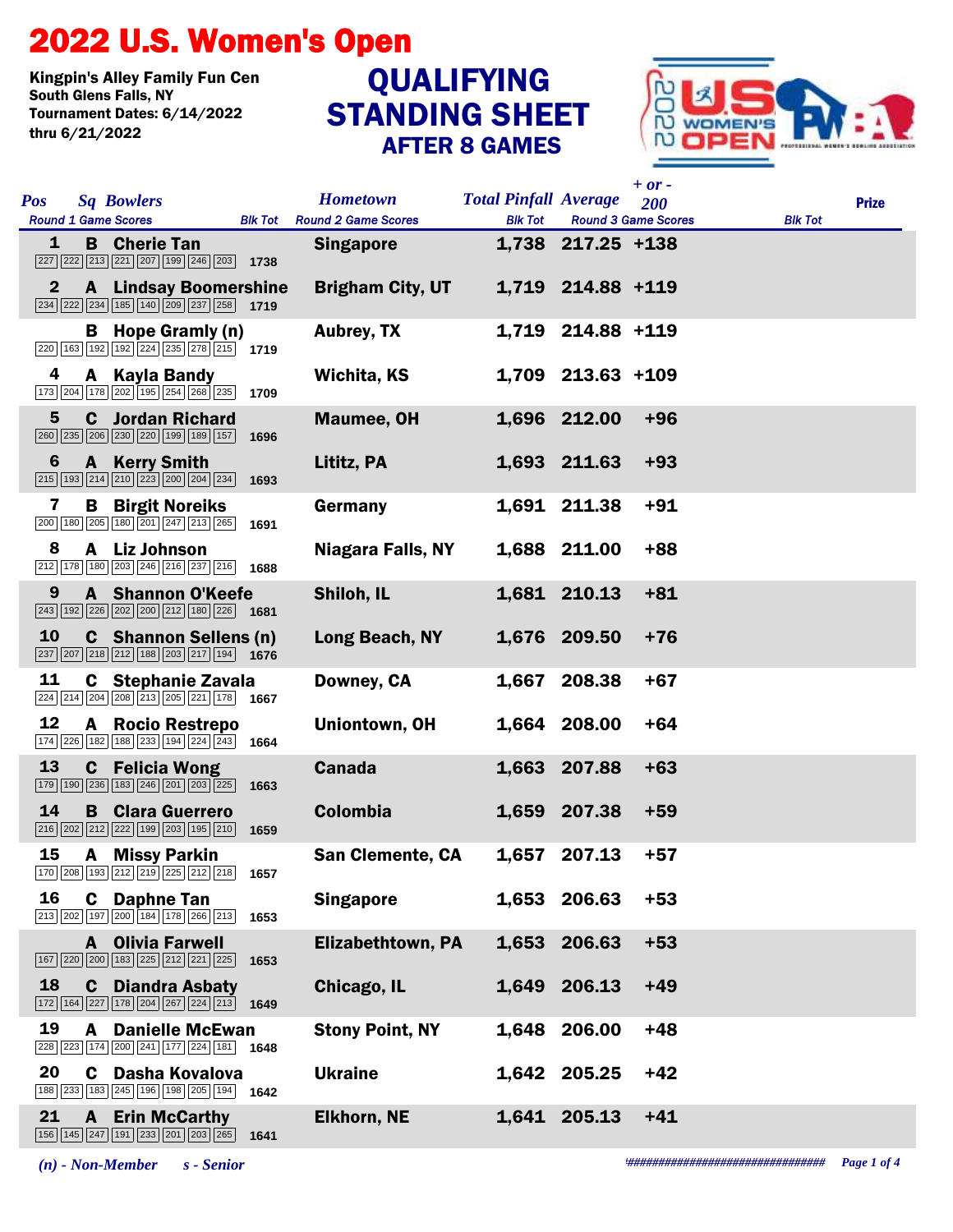| <b>Pos</b> |                 | <b>Sq Bowlers</b>                                                                                                                                        |                  |      | <b>Hometown</b>                     | <b>Total Pinfall Average</b> |              | $+$ or -<br>200            |                | <b>Prize</b> |
|------------|-----------------|----------------------------------------------------------------------------------------------------------------------------------------------------------|------------------|------|-------------------------------------|------------------------------|--------------|----------------------------|----------------|--------------|
|            |                 | <b>Round 1 Game Scores</b>                                                                                                                               |                  |      | <b>Blk Tot</b> Round 2 Game Scores  | <b>Blk Tot</b>               |              | <b>Round 3 Game Scores</b> | <b>Blk Tot</b> |              |
| 22         |                 | <b>B</b> Anneli Blomqvist<br>$\boxed{182}$ $\boxed{167}$ $\boxed{182}$ $\boxed{214}$ $\boxed{219}$ $\boxed{279}$ $\boxed{203}$ $\boxed{191}$ <b>1637</b> |                  |      | <b>Sweden</b>                       |                              | 1,637 204.63 | $+37$                      |                |              |
| 23         |                 | <b>C</b> Chelsey Klingler<br>$\boxed{185}\boxed{211}\boxed{192}\boxed{184}\boxed{215}\boxed{211}\boxed{234}\boxed{199}$ 1631                             |                  |      | <b>Grand Rapids, MI</b>             |                              | 1,631 203.88 | $+31$                      |                |              |
| 24         |                 | A Shayna Ng<br>$\boxed{186}\boxed{224}\boxed{188}\boxed{176}\boxed{210}\boxed{234}\boxed{190}\boxed{210}$ 1618                                           |                  |      | <b>Singapore</b>                    |                              | 1,618 202.25 | $+18$                      |                |              |
| 25         |                 | <b>B</b> Sandra Gongora<br>$\boxed{214}$ 171 166 216 247 207 157 235 1613                                                                                |                  |      | <b>Mexico</b>                       |                              | 1,613 201.63 | $+13$                      |                |              |
| 26         |                 | <b>A</b> Verity Crawley<br>$\boxed{211}\boxed{171}\boxed{196}\boxed{190}\boxed{194}\boxed{247}\boxed{186}\boxed{217}$                                    |                  | 1612 | <b>England</b>                      |                              | 1,612 201.50 | $+12$                      |                |              |
| 27         |                 | <b>A</b> Sydney Brummett<br>$\boxed{218}$ 199 176 176 201 180 225 235 1610                                                                               |                  |      | Fort Wayne, IN                      |                              | 1,610 201.25 | $+10$                      |                |              |
| 28         | B               | Diana Zavjalova<br>179 163 263 195 209 206 175 215 1605                                                                                                  |                  |      | Latvia                              |                              | 1,605 200.63 | $+5$                       |                |              |
| 29         | C               | <b>Breanna Clemmer</b><br>169 193 179 239 269 166 175 213                                                                                                |                  | 1603 | Clover, SC                          |                              | 1,603 200.38 | $+3$                       |                |              |
| 30         |                 | A Katie Robb (n)<br>141 169 180 206 203 201 243 257                                                                                                      |                  | 1600 | Swedesboro, NJ                      |                              | 1,600 200.00 | Even                       |                |              |
|            | <b>Cut Line</b> |                                                                                                                                                          | <b>Cash Line</b> |      |                                     |                              |              |                            |                |              |
|            | C               | <b>Bryanna Cote</b><br>183 178 193 243 159 194 257 193                                                                                                   |                  | 1600 | Tucson, AZ                          |                              | 1,600 200.00 | <b>Even</b>                |                |              |
| 32         |                 | <b>B</b> Taylor Bulthuis<br>214 236 224 185 153 213 176 193                                                                                              |                  | 1594 | <b>New Port Richey, FL</b>          |                              | 1,594 199.25 | $-6$                       |                |              |
| 33         | C               | <b>Josie Barnes</b><br>231 164 194 227 184 222 178 182                                                                                                   |                  | 1582 | Hermitage, TN                       |                              | 1,582 197.75 | $-18$                      |                |              |
| 34         | B               | <b>Jessica Earnest</b><br>193 197 237 189 157 181 202 221 157                                                                                            |                  |      | Hermitage, TN                       |                              | 1,577 197.13 | $-23$                      |                |              |
| 35         |                 | <b>A</b> Stephanie Schwartz<br>159 190 195 255 202 199 178 197 1575                                                                                      |                  |      | Racine, WI                          |                              | 1,575 196.88 | $-25$                      |                |              |
|            |                 | 36 B Stefanie Johnson<br>149 223 202 202 157 226 189 219                                                                                                 |                  | 1567 | <b>McKinney, TX</b>                 |                              | 1,567 195.88 | $-33$                      |                |              |
|            |                 | <b>B</b> Estefania Cobo<br>217   182   242   172   165   215   176   198                                                                                 |                  | 1567 | <b>Puerto Rico</b>                  | 1,567                        | 195.88       | $-33$                      |                |              |
| 38         |                 | <b>B</b> Julia Bond<br>212 183 222 187 180 246 170 164                                                                                                   |                  | 1564 | Aurora, IL                          |                              | 1,564 195.50 | $-36$                      |                |              |
| 39         | A               | <b>Jen Higgins</b><br>208 199 188 200 170 216 199 179                                                                                                    |                  | 1559 | Lewis Center, OH                    | 1,559                        | 194.88       | $-41$                      |                |              |
|            |                 | <b>A</b> Jenny Wegner<br>203 183 183 203 197 184 181 225                                                                                                 |                  | 1559 | <b>Sweden</b>                       | 1,559                        | 194.88       | $-41$                      |                |              |
| 41         |                 | <b>A</b> Mallory Clark<br>187 199 244 191 203 187 170 170                                                                                                |                  | 1551 | <b>Auburn, ME</b>                   | 1,551                        | 193.88       | $-49$                      |                |              |
|            |                 | 158 230 200 167 182 222 216 176                                                                                                                          |                  | 1551 | A Sofia Rodriguez Granda (Guatemala |                              | 1,551 193.88 | $-49$                      |                |              |
| 43         |                 | C Daria Pajak<br>159 183 193 223 215 206 189 182                                                                                                         |                  | 1550 | <b>Poland</b>                       | 1,550                        | 193.75       | $-50$                      |                |              |
| 44         | В               | <b>Hui Fen New</b><br>175 181 196 191 218 179 209 200                                                                                                    |                  | 1549 | <b>Singapore</b>                    |                              | 1,549 193.63 | $-51$                      |                |              |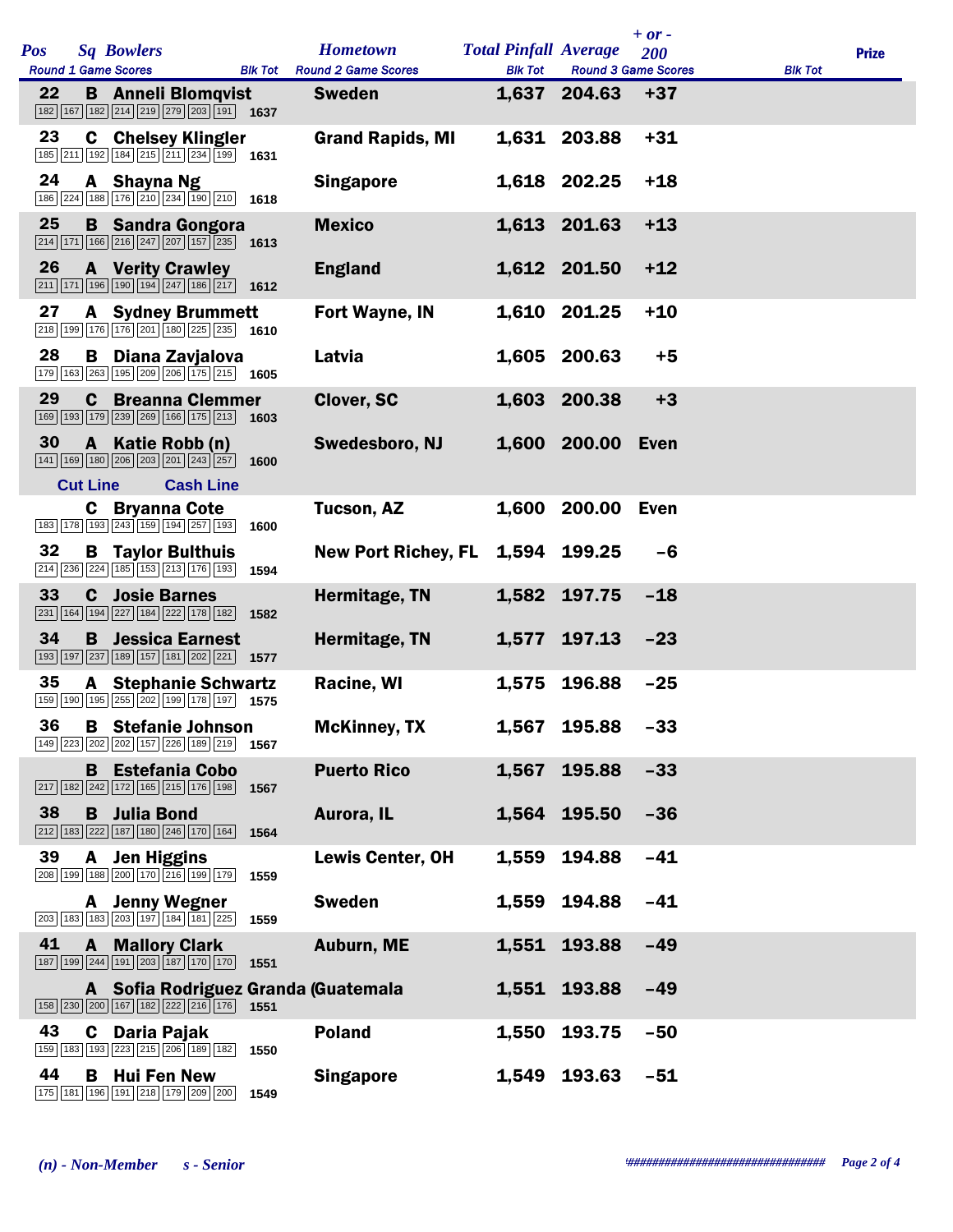| <b>Pos</b> |   | <b>Sq Bowlers</b><br><b>Round 1 Game Scores</b>                                                                                                        |      | <b>Hometown</b>                                  |                | <b>Total Pinfall Average</b> | $+$ or $-$<br>200<br><b>Round 3 Game Scores</b> |                | <b>Prize</b> |
|------------|---|--------------------------------------------------------------------------------------------------------------------------------------------------------|------|--------------------------------------------------|----------------|------------------------------|-------------------------------------------------|----------------|--------------|
| 45         |   | <b>B</b> Jennifer Hocurscak<br>194 185 168 183 267 187 190 170 1544                                                                                    |      | <b>Blk Tot</b> Round 2 Game Scores<br>Orange, CT | <b>Blk Tot</b> | 1,544 193.00                 | $-56$                                           | <b>Blk Tot</b> |              |
|            |   | <b>B</b> Nicollette Gaudette<br>198 168 205 224 225 176 172 176 1544                                                                                   |      | Keller, TX                                       |                | 1,544 193.00                 | $-56$                                           |                |              |
| 47         |   | <b>C</b> Danielle Knittle<br>194 188 178 210 178 212 182 191 1533                                                                                      |      | <b>State College, PA</b>                         |                | 1,533 191.63                 | $-67$                                           |                |              |
| 48         |   | <b>B</b> Summer Jasmin<br>222 223 172 197 204 165 152 190 1525                                                                                         |      | <b>Beckley, WV</b>                               |                | 1,525 190.63                 | $-75$                                           |                |              |
| 49         |   | <b>C</b> Shalin Zulkifli<br>176 203 166 173 183 179 226 212                                                                                            | 1518 | <b>Malaysia</b>                                  |                | 1,518 189.75                 | $-82$                                           |                |              |
| 50         |   | <b>C</b> Stephanie Martins<br>157 257 168 170 169 216 202 177 1516                                                                                     |      | <b>Brazil</b>                                    |                | 1,516 189.50                 | $-84$                                           |                |              |
| 51         |   | <b>B</b> Haley Richard<br>152 175 188 201 196 187 225 189 1513                                                                                         |      | <b>Tipton, MI</b>                                |                | 1,513 189.13                 | $-87$                                           |                |              |
| 52         | A | <b>Marissa Allison</b><br>$\boxed{214}$ $\boxed{159}$ $\boxed{154}$ $\boxed{135}$ $\boxed{220}$ $\boxed{203}$ $\boxed{210}$ $\boxed{210}$ <b>1505</b>  |      | Sylvania, OH                                     |                | 1,505 188.13                 | $-95$                                           |                |              |
| 53         |   | <b>C</b> Justyne Vukovich<br>$\boxed{165}$ $\boxed{188}$ $\boxed{178}$ $\boxed{173}$ $\boxed{212}$ $\boxed{193}$ $\boxed{225}$ $\boxed{167}$ 1501      |      | <b>New Stanton, PA</b>                           |                | 1,501 187.63                 | $-99$                                           |                |              |
| 54         |   | A Marcia Kloempken (n)<br>$\boxed{214}$ 198 161 191 153 169 234 177 1497                                                                               |      | <b>Pleasant View, UT</b>                         |                | 1,497 187.13 -103            |                                                 |                |              |
|            | C | <b>Elysia Current</b><br>$\boxed{163}\boxed{226}\boxed{188}\boxed{172}\boxed{202}\boxed{232}\boxed{159}\boxed{155}$                                    | 1497 | <b>Middletown, DE</b>                            | 1,497          | $187.13 - 103$               |                                                 |                |              |
| 56         |   | A Suzanne Morine (n)<br>177 159 200 157 187 190 226 196 1492                                                                                           |      | Castleton on Hudson, 1,492 186.50 -108           |                |                              |                                                 |                |              |
| 57         | B | <b>Brooke Allen</b><br>194   234   148   209   190   155   192   169                                                                                   | 1491 | Potosi, WI                                       |                | 1,491 186.38 -109            |                                                 |                |              |
| 58         |   | <b>A</b> Sarah Klassen<br>206 176 157 187 203 200 191 169                                                                                              | 1489 | <b>Canada</b>                                    |                | 1,489 186.13 -111            |                                                 |                |              |
| 59         |   | <b>B</b> Alexis Neuer<br>164 203 212 175 213 201 150 170 1488                                                                                          |      | <b>Milton, PA</b>                                |                | 1,488 186.00 -112            |                                                 |                |              |
| 60         |   | <b>C</b> Shannon Pluhowsky<br>190 192 200 203 174 169 177 181 1486                                                                                     |      | Dayton, OH                                       |                | 1,486 185.75 -114            |                                                 |                |              |
| 61         |   | A Victoria Johansson<br>234 192 174 169 174 194 189 156                                                                                                | 1482 | Värnamo, XX                                      |                | 1,482 185.25 -118            |                                                 |                |              |
| 62         | C | <b>Maria Bulanova</b><br>173 203 223 168 183 148 199 176 1473                                                                                          |      | <b>Russia</b>                                    |                | 1,473 184.13 -127            |                                                 |                |              |
| 63         |   | <b>B</b> Kayla Crawford<br>$\boxed{199}$ $\boxed{158}$ $\boxed{188}$ $\boxed{210}$ $\boxed{169}$ $\boxed{163}$ $\boxed{181}$ $\boxed{203}$ <b>1471</b> |      | Silvis, IL                                       | 1,471          | 183.88 -129                  |                                                 |                |              |
|            |   | <b>C</b> Taylor Bailey<br>152 190 143 182 203 152 214 235                                                                                              | 1471 | Jonesboro, AR                                    |                | 1,471 183.88 -129            |                                                 |                |              |
| 65         |   | A Anna Andersson (n)<br>168 183 179 200 177 149 233 180                                                                                                | 1469 | <b>Sweden</b>                                    | 1,469          | $183.63 - 131$               |                                                 |                |              |
| 66         | C | <b>Lauren Pate</b><br>184 144 201 196 183 162 185 213                                                                                                  | 1468 | <b>Ballwin, MO</b>                               |                | 1,468 183.50 -132            |                                                 |                |              |
| 67         | C | <b>Maryssa Carey (n)</b><br>161 188 170 256 204 160 159 167                                                                                            | 1465 | Hobart, IN                                       |                | 1,465 183.13 -135            |                                                 |                |              |
| 68         | В | <b>Elise Bolton</b><br>188 163 197 155 134 229 186 211                                                                                                 | 1463 | <b>Merritt Island, FL</b>                        |                | 1,463 182.88 -137            |                                                 |                |              |